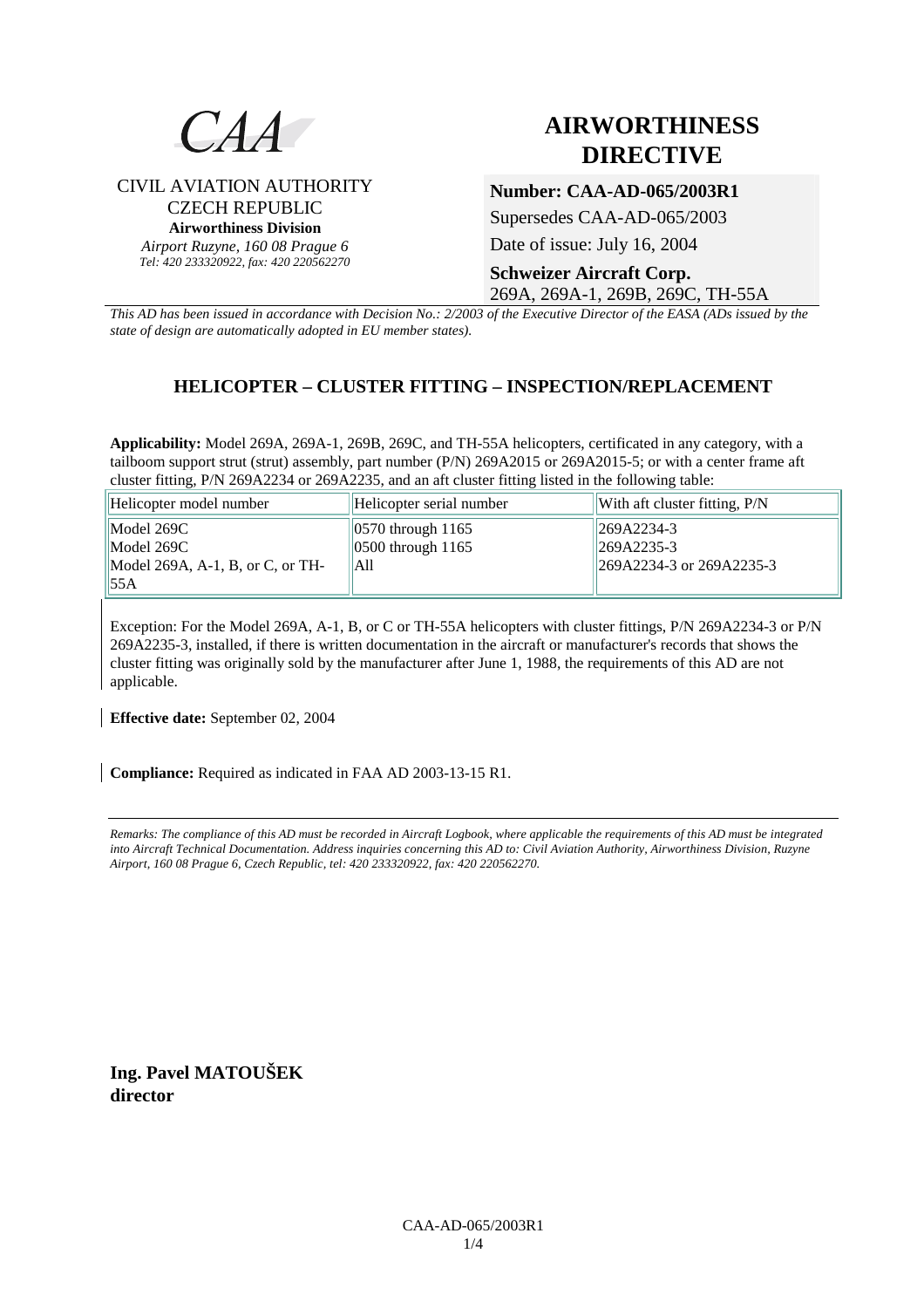**2003-13-15 R1 Schweizer Aircraft Corporation**: Amendment 39-13709. Docket No. 2002-SW-25-AD. Revises AD 2003-13-15, Amendment 39-13217, Docket No. 2002-SW-25-AD.

*Applicability*: Model 269A, 269A-1, 269B, 269C, and TH-55A helicopters, certificated in any category, with a tailboom support strut (strut) assembly, part number (P/N) 269A2015 or 269A2015-5; or with a center frame aft cluster fitting, P/N 269A2234 or 269A2235, and an aft cluster fitting listed in the following table:

| Helicopter model number          | Helicopter serial number  | $\parallel$ With aft cluster fitting, $P/N$ |
|----------------------------------|---------------------------|---------------------------------------------|
| Model 269C                       | $ 0570$ through 1165      | $  269A2234-3$                              |
| Model 269C                       | $\vert$ 0500 through 1165 | $ 269A2235-3 $                              |
| Model 269A, A-1, B, or C, or TH- | lA11                      | $\parallel$ 269A2234-3 or 269A2235-3        |
| 55A                              |                           |                                             |

Exception: For the Model 269A, A-1, B, or C or TH-55A helicopters with cluster fittings, P/N 269A2234-3 or P/N 269A2235-3, installed, if there is written documentation in the aircraft or manufacturer's records that shows the cluster fitting was originally sold by the manufacturer after June 1, 1988, the requirements of this AD are not applicable.

*Compliance*: Required as indicated, unless accomplished previously.

To prevent failure of a tailboom support strut or lug on a cluster fitting, which could cause rotation of a tailboom into the main rotor blades, and subsequent loss of control of the helicopter, accomplish the following:

(a) Within 10 hours time-in-service (TIS), and thereafter at intervals not to exceed 50 hours TIS, for helicopters with cluster fittings, P/N 269A2234 or P/N 269A2235:

(1) Using paint remover, remove paint from the lugs on each cluster fitting. Wash with water and dry. The tailboom support strut must be removed prior to the paint stripping.

(2) Dye-penetrant inspect the lugs on each cluster fitting. See the following Figure 1: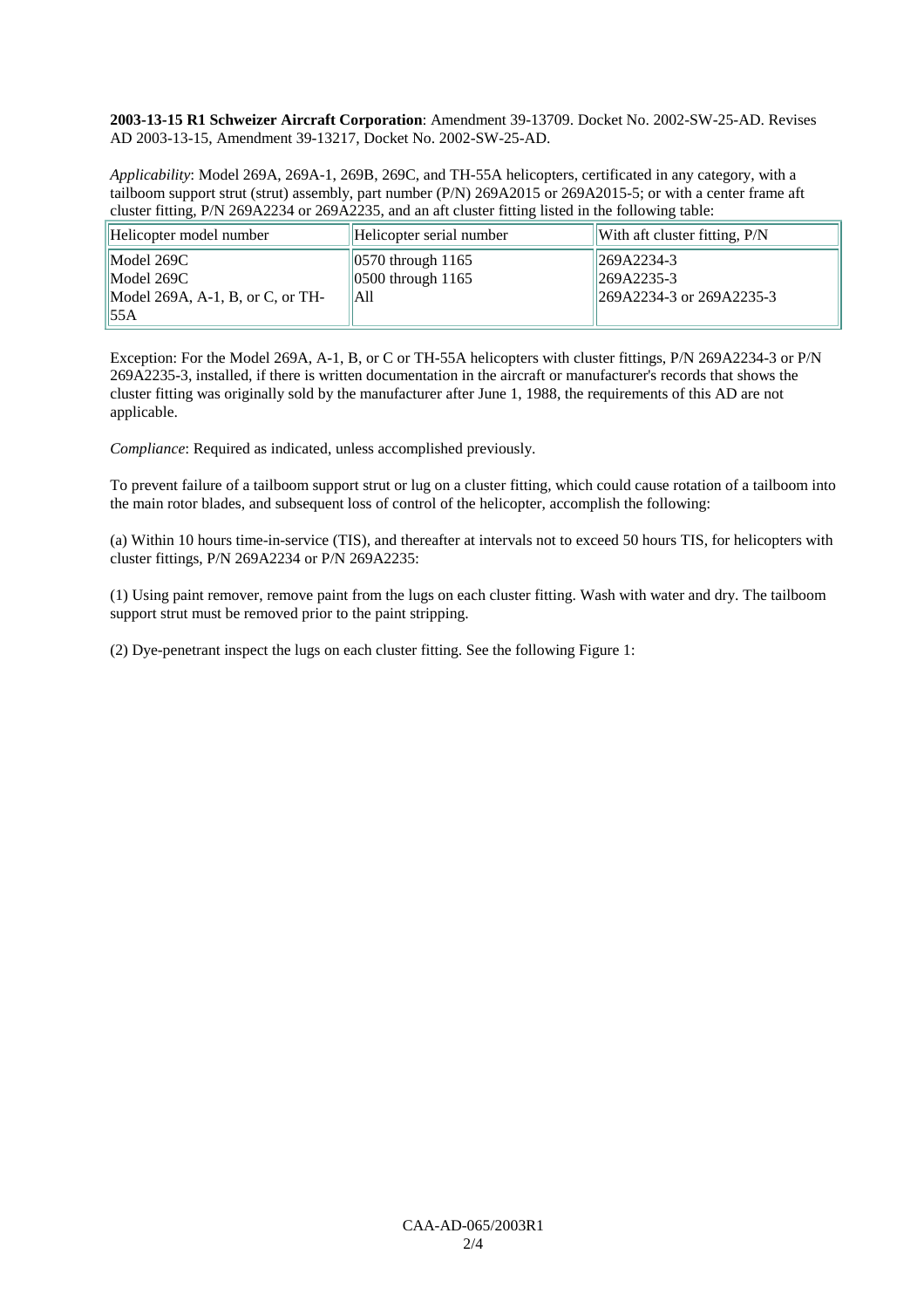

#### Figure 1

(3) If a crack is found, before further flight, replace the cracked cluster fitting with an airworthy cluster fitting.

(b) Cluster fittings, P/N 269A2234 and P/N 269A2235, that have NOT been modified with Kit P/N SA-269K-106-1, are NOT eligible replacement parts.

(c) Within 150 hours TIS or 6 months, whichever occurs first, replace each cluster fitting, P/N 269A2234 and P/N 269A2235, with an airworthy cluster fitting or modify each cluster fitting, P/N 269A2234 and P/N 269A2235, with Kit, P/N SA-269K-106-1. Installing the kit is terminating action for the 50-hour TIS repetitive dye- penetrant inspection for these cluster fittings. Broken or cracked cluster fittings are not eligible for the kit modification.

(d) For helicopters with strut assemblies, P/N 269A2015 or 269A2015-5, accomplish the following:

(1) At intervals not to exceed 50 hours TIS:

(i) Remove the strut assemblies, P/N 269A2015 or P/N 269A2015-5.

(ii) Visually inspect the strut aluminum end fittings for deformation or damage and dye-penetrant inspect the strut aluminum end fittings for a crack in accordance with Step II of Schweizer Service Information Notice No. N-109.2, dated September 1, 1976 (SIN N-109.2).

(iii) If deformation, damage, or a crack is found, before further flight, modify the strut assemblies by replacing the aluminum end fittings with stainless steel end fittings, P/N 269A2017-3 and -5, and attach bolts in accordance with Step III of SIN N-109.2; or replace each strut assembly P/N 269A2015 with P/N 269A2015-9, and replace each strut assembly P/N 269A2015-5 with P/N 269A2015-11.